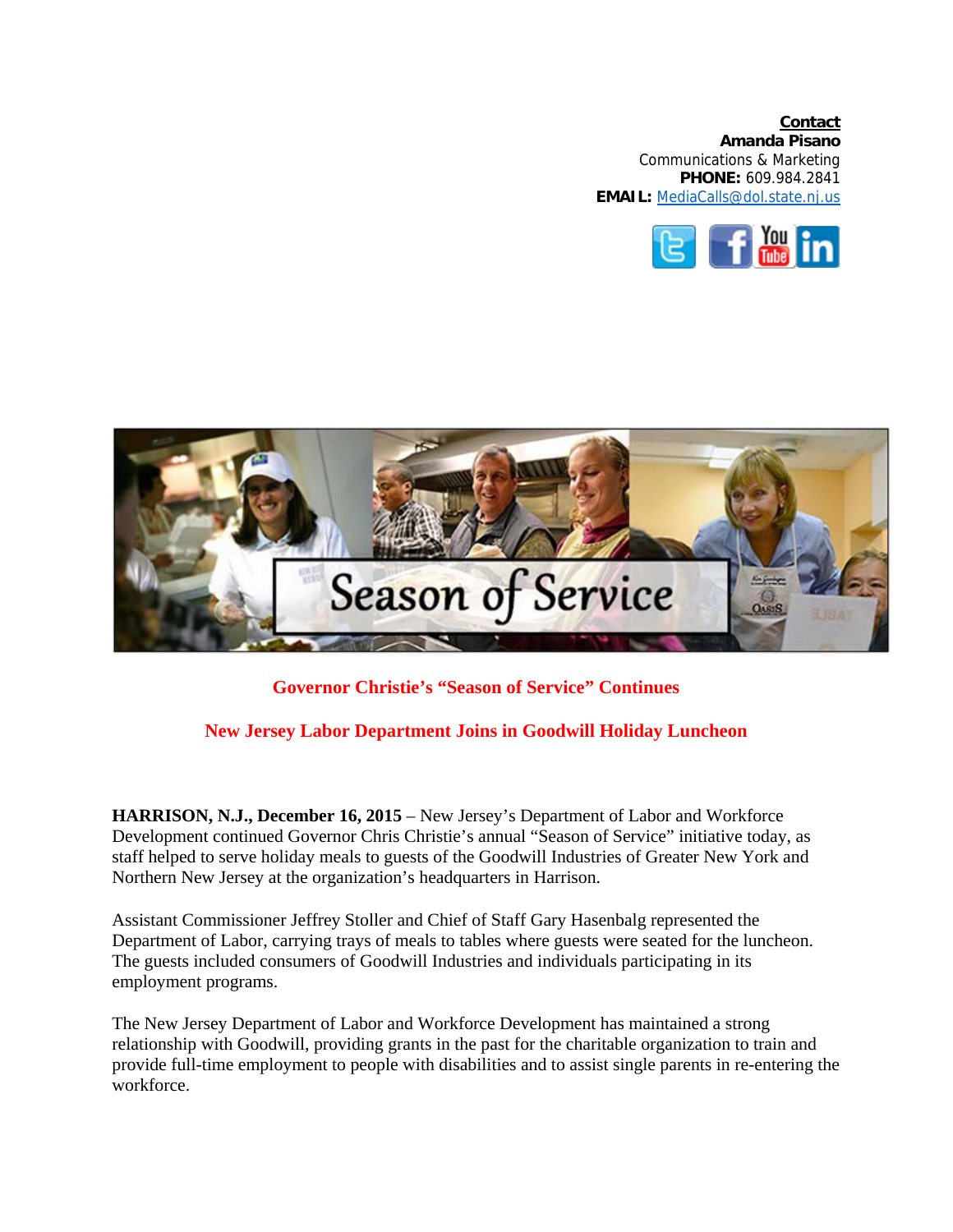Embracing the spirit of the holiday season, all cabinet officials in the Christie administration are spending time volunteering and highlighting service opportunities as part of the administration's Fifth Annual "Season of Service," which the Governor and First Lady initiated in 2011. Christie administration officials will continue to volunteer their time and highlight service opportunities around the state throughout December.



Department of Labor and Workforce Development Chief of Staff Gary Hasenbalg (far right) helps

volunteers serve a holiday meal to clients of Goodwill Industries of Greater New York and Northern New Jersey at the organization's headquarters in Harrison.